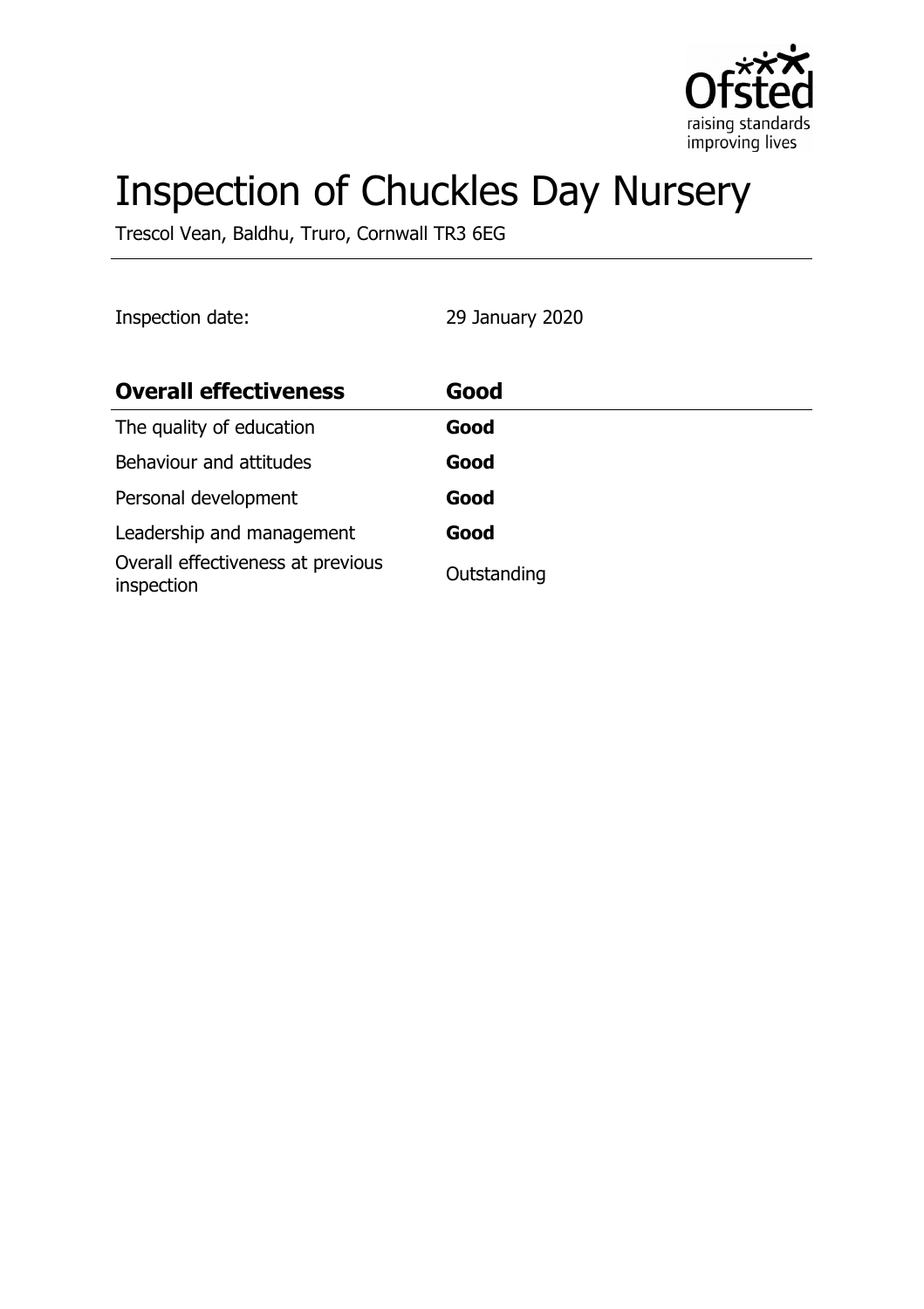

# **What is it like to attend this early years setting?**

## **The provision is good**

Managers and staff provide a safe, caring and stimulating environment, which families say they appreciate very much. Babies and children are happy and settle really well. They have warm relationships with staff and feel very secure. Staff prepare a wide range of activities so that children immediately engage in purposeful play. Children show a very good understanding of the routines and readily take part. On arrival they are keen to find their name to show that they are present. They look at the picture cards and decide which expression best reflects how they are feeling today. For example, some children indicate that they are happy or tired.

Staff support all children well to manage feelings and behaviour. Children learn to take turns and share from an early age. They understand and respond promptly to gentle reminders about safety from staff, such as to 'be careful' using tools and to have 'walking feet' indoors. Older children are proud to be a special helper and help to check that the outside area is safe. Staff provide additional sessions for sports-type activities and yoga, which are very popular. Children show delight and enthusiasm in their physical play. Toddlers and older children concentrate well as they balance and roll balls with care. They use bats with increasing skill to move the balls around in a specific direction.

## **What does the early years setting do well and what does it need to do better?**

- $\blacksquare$  Managers and staff provide effective educational programmes across the nursery. Staff have good teaching skills and interact well to engage children's interest. They successfully promote all areas of learning, with an important focus on communication and language development. Staff develop further skills through effective training. For example, staff have increased their use of signing to extend early support to children's communication.
- Staff have regular discussions with parents to share information about children's progress and activities. They provide resources, such as books, recipes and 'sound boxes', for families to use at home. Overall, staff engage parents well to further support children's learning, such as encouraging language development. However, staff sometimes miss opportunities to help parents support children's individual next steps at home.
- Staff are enthusiastic and enjoy their work with the children. Managers motivate staff well and, as a team, they share good ideas and expertise. This results in ongoing improvements in their practice. For instance, staff gained inspiration to extend the musical activities for babies. Staff have increased their understanding of children's mathematical development, to extend the learning opportunities for children.
- $\blacksquare$  Staff provide a good programme of activities to help children develop their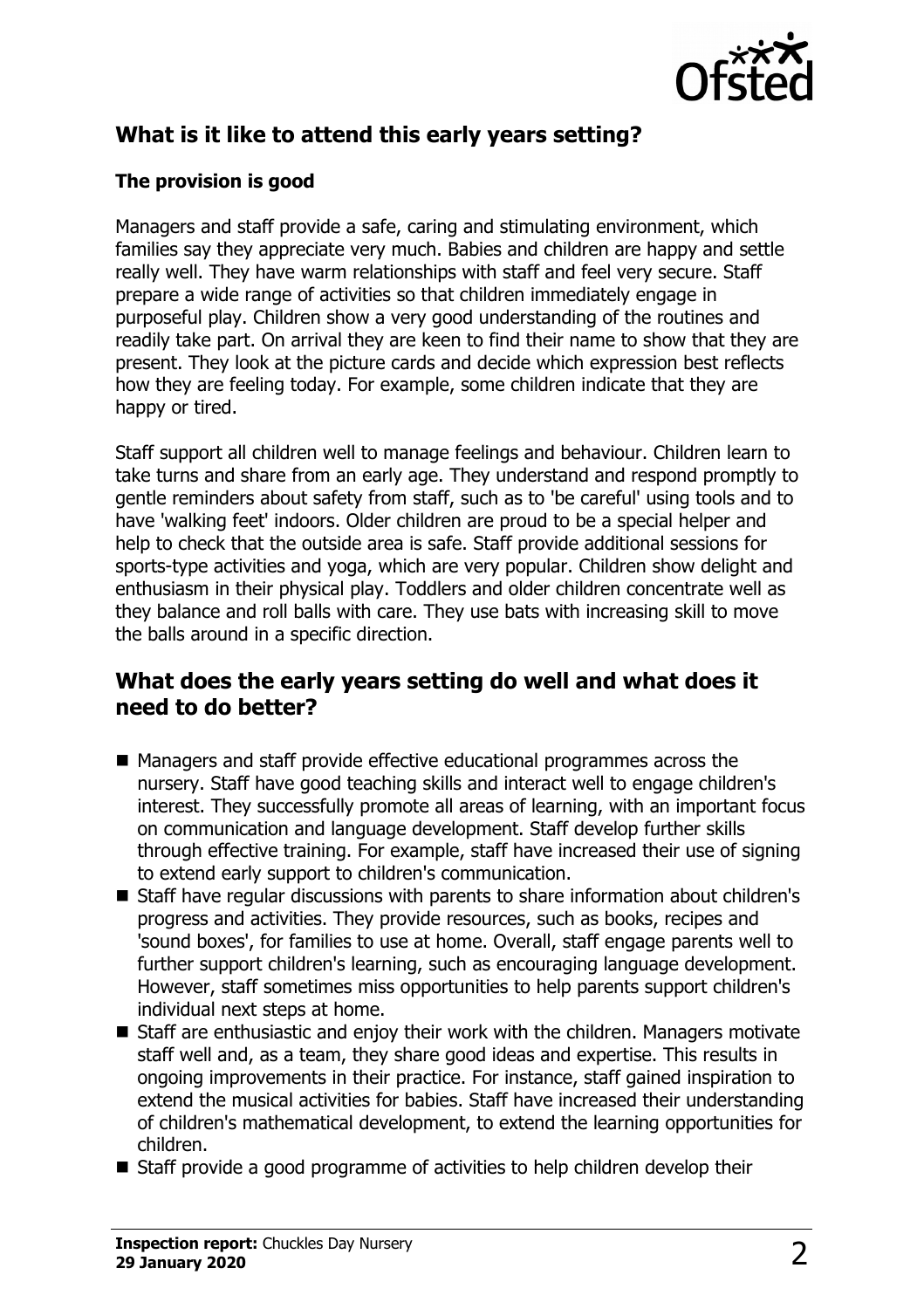

understanding of the world. Children send postcards and learn about different holiday places that their friends visit. They enjoy food tasting, dancing and creative activities that link to cultural celebrations. Families take part in community events, such as a beach clean, which encourages a good sense of responsibility in children. However, staff do not fully extend the opportunities for children to learn about and value each other's unique backgrounds.

- $\blacksquare$  Partnerships with other settings and agencies are effective, which supports continuity of care and learning for children. Additional funding is used well to increase support for individual children's development. For instance, the provider has invested in resources to increase support for children's physical and social skills.
- Managers provide good support to staff through effective supervision arrangements. Staff make a positive contribution to the self-evaluation and quality-monitoring process. They successfully identify areas of interest for further professional development, for example, to increase their understanding of the role of special educational needs coordinator.
- Children make very good progress in their social and emotional development. Babies and toddlers become ready and keen to move up to the next group. Older children are confident and increasingly independent. They develop well the skills they need for school, including early literacy. Children have fun as they learn and enjoy their activities.

## **Safeguarding**

The arrangements for safeguarding are effective.

Managers and staff complete regular training to refresh their good understanding of child protection. They have confident knowledge of the action they need to take to protect children from harm. Managers and staff are vigilant in their procedures to safeguard children. Persons working with children are appropriately checked to ensure that they are suitable. Visitors to the premises are supervised at all times and mobile phone use is restricted. Staff teach children to be safe throughout the activities and routines. For example, during a cooking activity, the older children confidently declare that we 'don't put knives in our mouths', to prevent cutting themselves.

## **What does the setting need to do to improve?**

#### **To further improve the quality of the early years provision, the provider should:**

- $\blacksquare$  extend and involve parents further in supporting children's learning at home, to enhance support for children's individual next steps
- $\blacksquare$  make the most of opportunities for children to learn about and value each other's unique and diverse backgrounds.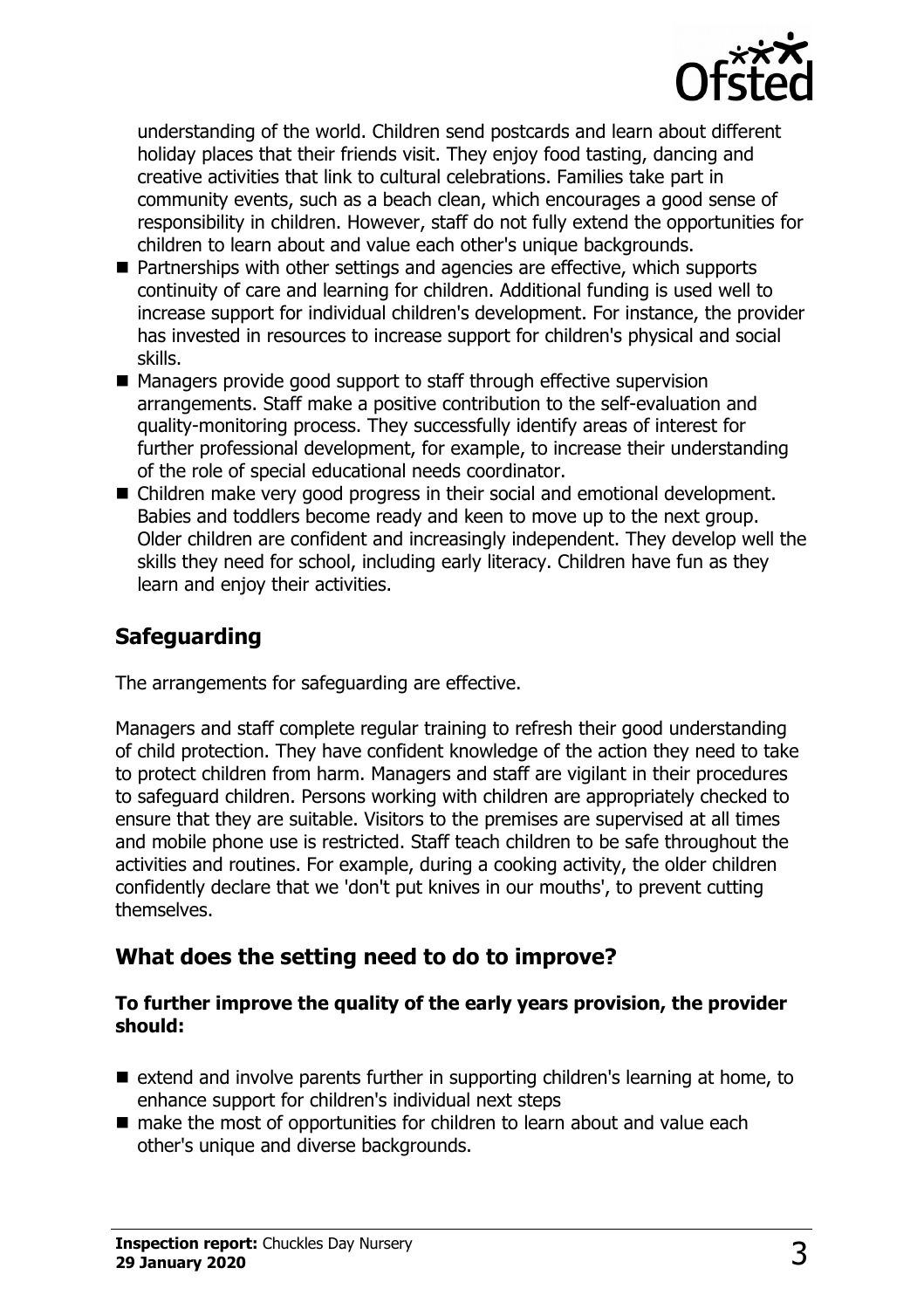

| <b>Setting details</b>                              |                                                        |
|-----------------------------------------------------|--------------------------------------------------------|
| Unique reference number                             | EY316089                                               |
| <b>Local authority</b>                              | Cornwall                                               |
| <b>Inspection number</b>                            | 10125847                                               |
| <b>Type of provision</b>                            | Childcare on non-domestic premises                     |
| <b>Registers</b>                                    | Early Years Register, Compulsory Childcare<br>Register |
| Day care type                                       | Full day care                                          |
| Age range of children                               | $1$ to $4$                                             |
| <b>Total number of places</b>                       | 45                                                     |
| Number of children on roll                          | 44                                                     |
| Name of registered person                           | <b>Chuckles Nurseries Ltd</b>                          |
| <b>Registered person unique</b><br>reference number | RP525913                                               |
| <b>Telephone number</b>                             | 01872 560788                                           |
| Date of previous inspection                         | 20 March 2014                                          |

## **Information about this early years setting**

Chuckles Day Nursery, Trescol Vean is one of two nurseries run by Chuckles Nurseries Ltd. It opened in 2005 and operates from the old school in the rural hamlet of Baldhu, close to the city of Truro, in Cornwall. The nursery is open each weekday from 8am until 6pm, for 51 weeks of the year, closing on statutory bank holidays and for one week at Christmas. The nursery receives funding for the provision of early education for children aged two, three and four years. There are 16 members of staff employed to work with the children. Of these, one holds qualified teacher status, one holds early years professional status, one is qualified at level 4, nine are at level 3 and one is at level 2.

## **Information about this inspection**

## **Inspector**

Julie Wright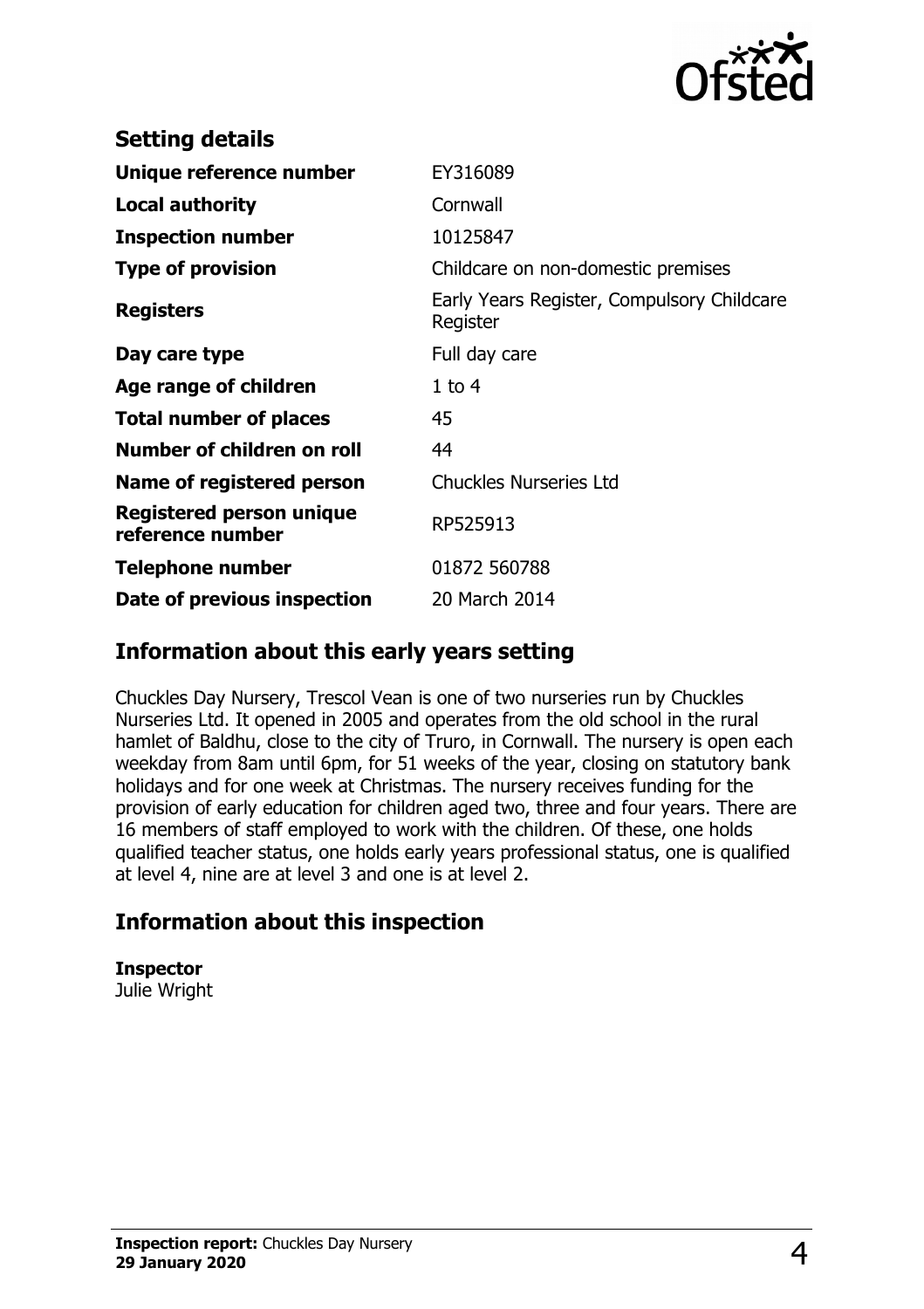

### **Inspection activities**

- $\blacksquare$  The inspector held discussions with the provider, manager, staff and parents.
- $\blacksquare$  The provider and manager completed a learning walk with the inspector, to provide information about the curriculum and nursery provision.
- $\blacksquare$  The manager took part in a joint observation with the inspector.
- $\blacksquare$  The inspector observed the staff and children in their activities to assess the quality of teaching and learning.
- $\blacksquare$  The inspector held a meeting with the provider and manager and checked required documentation, including evidence of staff suitability and qualifications.

We carried out this inspection under sections 49 and 50 of the Childcare Act 2006 on the quality and standards of provision that is registered on the Early Years Register. The registered person must ensure that this provision complies with the statutory framework for children's learning, development and care, known as the early years foundation stage.

If you are not happy with the inspection or the report, you can [complain to Ofsted.](http://www.gov.uk/complain-ofsted-report)